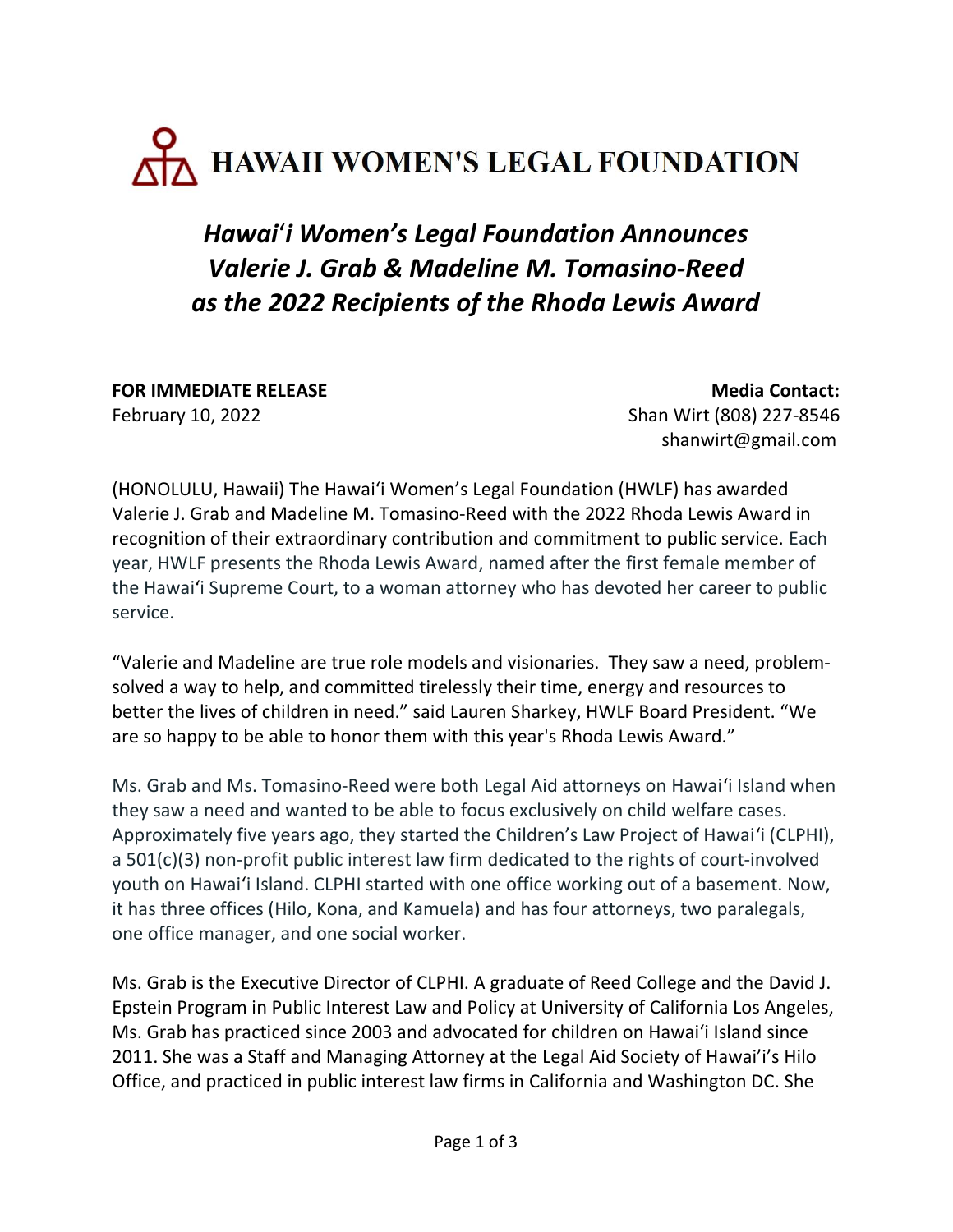was a Research Attorney for the Presiding Judge of the Juvenile Court in Los Angeles, and is licensed to practice in Hawai'i, California, and Washington D.C.

Ms. Tomasino-Reed is the Managing Attorney of CLPHI. She was born in Berkeley, California, but has been a resident of Hawaiʻi Island since 2003. She graduated cum laude from Columbia University in 2000. In 2009, Ms. Reed graduated summa cum laude from the William S. Richardson School of Law, where she served on the University of Hawai'i Law Review, earned an Environmental Law Certificate, and won a number of awards for academic achievement. Ms. Reed has focused on Child Welfare Law, and is certified as a Child Welfare Law Specialist by the National Association of Counsel for Children.

CLPHI empowers children through youth-focused legal advocacy. When children are the subject of court proceedings, their needs are often drowned out by adult conflict. CLPHI cuts through the fray, listens to the children it serves, and fights to ensure that institutions put our keiki's needs first.

In starting CLPHI, Ms. Grab and Ms. Tomasino-Reed wanted to make systemic changes to how we deal with children in danger of going to foster custody and those already in foster custody. To that end, CLPHI has several programs aimed at addressing these issues, including:

- Project Permanence:
	- o Works with non-parental caregivers to arrange adoptions and/or guardianships in lieu of involving the children in the foster custody system and/or terminating parental rights
	- o Works to establish guardianships or adoptions for children in foster care
- VOICES Project:
	- o In high conflict divorce cases where domestic violence has been alleged, serves as guardian ad litem for the children to ensure their safety and needs are addressed in hopes of avoiding involvement in the foster care system
- Guardian Ad Litem Resource/Training:
	- o Provides guardian ad litem services and training for guardian ad litem who advocate for children

To learn more, please visit https://clphi.org.